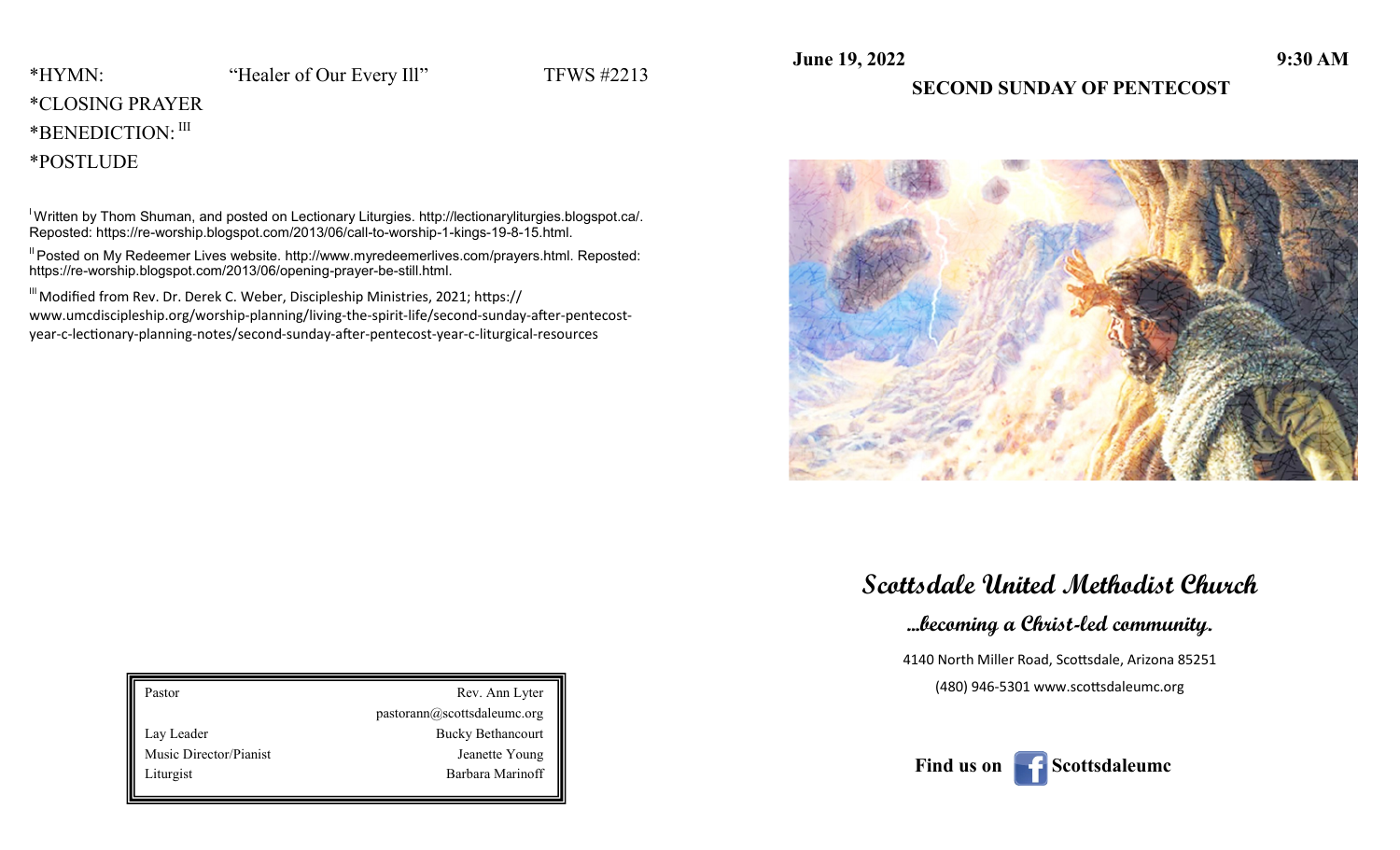## **ORDER OF WORSHIP**

| <b>PRELUDE</b>        |                                                                                                                                       |                   |
|-----------------------|---------------------------------------------------------------------------------------------------------------------------------------|-------------------|
|                       | <b>WELCOME AND ANNOUNCEMENTS</b>                                                                                                      |                   |
|                       | <b>OPENING WORDS AND MUSIC:</b>                                                                                                       |                   |
|                       | "Spirit, Spirit of Gentleness" $(v, 1)$ TFWS #2120                                                                                    |                   |
|                       | *CALL TO WORSHIP <sup>I</sup>                                                                                                         |                   |
| Liturgist:<br>People: | When we long for the special effects we think life should offer.<br>it is enough, for us, that God comes in a soft, summer<br>shower. |                   |
| Liturgist:<br>People: | When our hearts are cracked by the drought of doubt:<br>it is enough, for us, that God opens up the fountains of faith<br>for us.     |                   |
| Liturgist:            | When our senses are deadened by the sales pitches of our<br>culture:                                                                  |                   |
| <b>People:</b>        | it is enough, for us, that God wraps us in the silence of grace.                                                                      |                   |
| *OPENING HYMN:        | "God Will Take Care of You"                                                                                                           | UMH #130          |
|                       | *OPENING PRAYER <sup>II</sup>                                                                                                         |                   |
|                       | <b>RESPONSIVE READING:</b>                                                                                                            | Psalm 44 UMH #777 |
| <b>SPECIAL MUSIC:</b> |                                                                                                                                       |                   |

| <b>SCRIPTURE:</b> |                                | 1 Kings 19:1-15a  |
|-------------------|--------------------------------|-------------------|
| HYMN:             | "Spirit, Spirit of Gentleness" | <b>TFWS #2120</b> |

**(\*** Please rise in body or spirit.)

| <b>MESSAGE:</b>               | "God in the Void"                                                                                                                              | Rev. Ann Lyter |
|-------------------------------|------------------------------------------------------------------------------------------------------------------------------------------------|----------------|
|                               | Pastor: May the words of my mouth,                                                                                                             |                |
|                               | People: And the meditations of all of our hearts be acceptable to you,<br>O Lord, our rock and our redeemer. Amen.                             |                |
|                               | PRAYER OF CONFESSION                                                                                                                           |                |
| People:                       | We come seeking God in mighty earthquakes.<br>We come listening for God in resounding thunder.<br>We come expecting God in sweeping victories. |                |
| Pastor:                       | Yet God is found in a baby's touch.<br>Yet God speaks in silence.<br>Yet God is found in the least of these.                                   |                |
| People:                       | Save us, O God, from our aimless wandering.<br>Save us, O God, from our idols.<br>Save us, O God, from our self-induced chaos.                 |                |
| Pastor:<br>People:<br>Pastor: | God, in your mercy,<br>Hear our prayer.<br>Amen.                                                                                               |                |
|                               | <b>ASSURANCE OF PARDON</b>                                                                                                                     |                |
|                               | <b>PRAYER CONCERNS:</b>                                                                                                                        |                |
| <b>LORD'S PRAYER</b>          |                                                                                                                                                | #894           |
| <b>OFFERING</b>               |                                                                                                                                                |                |
|                               | <b>OFFERTORY PRAYER</b>                                                                                                                        |                |
| DOXOLOGY:                     | "Praise God, from Whom All Blessings Flow"                                                                                                     | #94            |